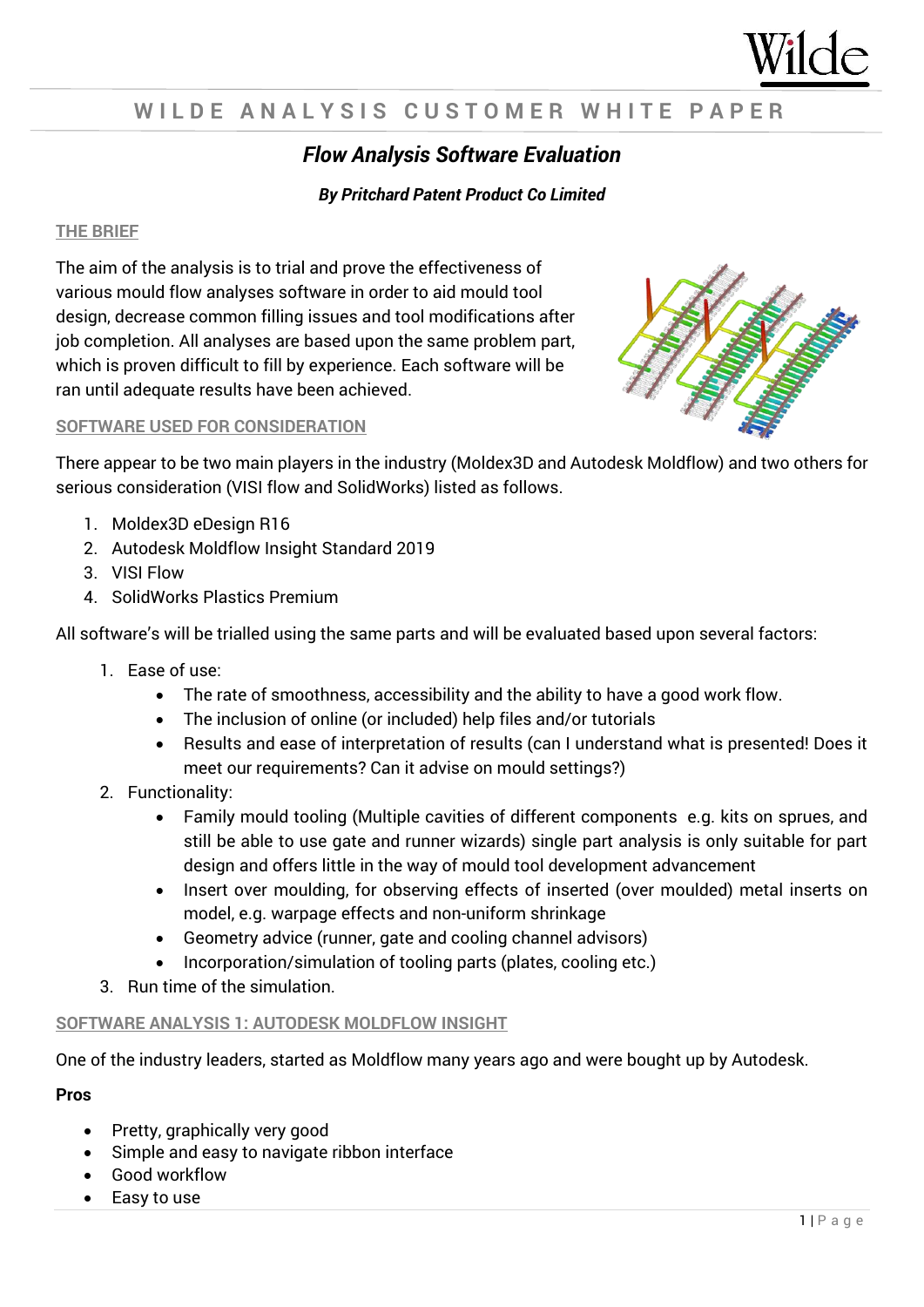

- Good online tutorials and help
- Excellent display of shrinkage and warpage results and sinkage areas
- Insert over moulding
- Very thorough results, too many to list
- Advisor very good, view results click on area and suggestions on remedies to problem zones
- Many options and functions, I have ran an extensive trial and still only scratched the surface
- Great customer service and support, the onsite meeting exceeded expectations

#### **Cons**

- Subscription only license, with confusing license structure very expensive for Insight packages
- Charge is made per/annum

The standard of software we require would be Moldflow Insight Standard. The higher options would have too many features not relevant to what we do. Moldflow Advisor would not give us enough to properly refine our parts to prevent issues with venting and over moulding. Although still a very good and capable software and would still be beneficial, the comparison is compared to other software's trialled.

#### **SOFTWARE ANALYSIS 2: MOLDEX3D MOULD FLOW ANALYSIS AND DESIGNER**

Moldex are the other go to program for mould flow analysis, arguably on a par with Autodesk Moldflow and indeed preferred by some companies.

#### **Pros**

- Moldex uses a "designer" program to process the model and prepare it for flow analysis, what I particularly like about this is that it keeps the part and tool analysis separate from the flow analysis and everything is very intuitive through a step by step process from defining the part then to a rough tool plate through to cooling channels etc.
- Runner analysis and gate analysis are very good, Moldex allows me to analyse a family of parts and suggest ideal gate locations for all of them, will model and balance runners and gates e.g. allow 6mm runners to 2 cavities and 2mm runners to smaller parts on the same tool to balance flow, whilst I'm sure Autodesk Moldflow (at the right license level) will also do this it just doesn't achieve it anywhere near as easily
- Analysis bodies are very easily editable (runners, gate, cooling channels etc.)
- Great work flow and design wizards that have a good impact on design choice
- Excellent visualisation of warpage and sinkage
- Insert over moulding
- Excellent prediction of non-uniform shrinkage (insert over moulding e.g. track and points.)
- Very thorough results, too many to list
- Excellent support and tutorials

It also allows for part modifications whilst your last attempt is running in the other window. Very handy if significant changes are being made to runner and gate balancing that you just want to "try".

#### **Cons**

- Old fashioned interface, however most of toolbars are not required to produce analysis, the look isn't 'clean' however everything you require is on one toolbar it's just working out which icons do what
- The new Studio interface looks more like Autodesk Moldflow, but this wasn't used for the evaluation

#### **SOFTWARE ANALYSIS 3: SOILDWORKS PLASTICS**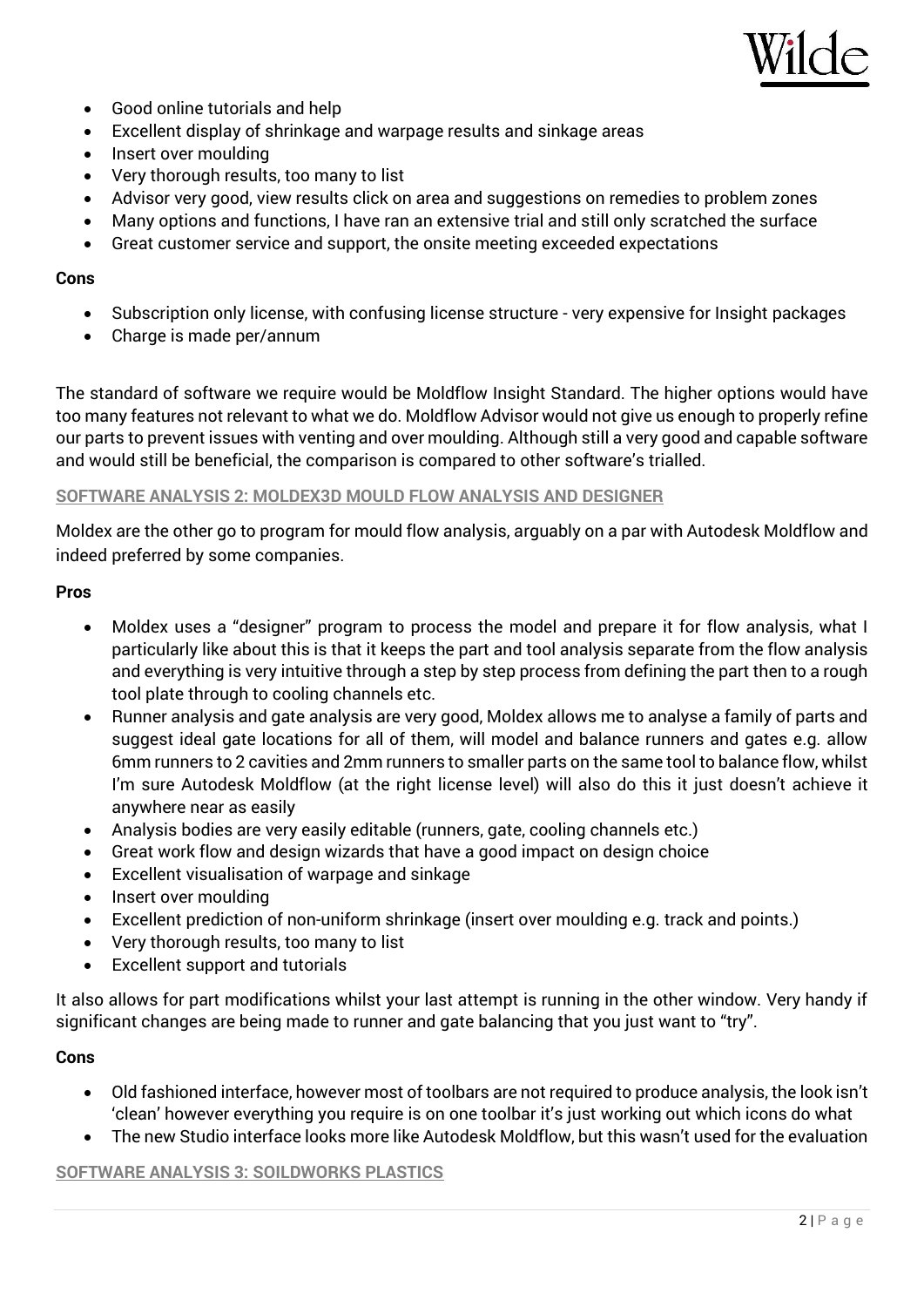

Flow simulation software from SolidWorks, a product aimed with a premium feel.

#### **Pros**

- Results advisor very good and good advice given for trouble areas
- Not quite as taxing on the computers processing power (not all the time it will run the ram and cores up intermittently)
- Premium look and feel with good interface
- Nice looking and clear results, although not as many as the two front runners (Autodesk Moldflow and Moldex3D)
- More flexible than VISI's offering
- Runner balancing and gate advisor

#### **Cons**

- Mesh calculation is very slow
- Fill analysis (flow, cool, pack and warp) is also very slow and had to be left running overnight
- In order to run SolidWorks plastics, you need a license for the SolidWorks main software. This means parts would have to pass through 2 dedicated cad systems to get a result to then be returned to VISI for the final part/tool to be modelled. (Switching from VISI to SolidWorks and back again) This seems to be unnecessary and also would drive costs up exponentially as you would need an extra seat of SolidWorks as well as a license that would include plastics

#### **SOFTWARE ANALYSIS 4: VISI FLOW**

Native flow software for our current cad software, tied to VISI and operatable from inside of source part file.

#### **Pros**

- Sits inside current software
- Great customer service
- Familiar interface
- Easy to make modifications without exiting software
- Easy to understand (or familiar) results
- Reasonable workflow
- Design tree and tied in to VISI mould module so runners can take influence from the mould tool builder
- Features cooling, warpage, sinkage and ovality results amongst many other results

#### **Cons**

- $\bullet$  A bit clunky in flow setup
- No gate advisor
- No runner balancing or advisor
- Slow
- No tutorials
- I still have to design a 75% complete part before the first flow sim's can be carried out, (e.g. with no gate or runner advisor) I feel this would offer us little more in the way of design improvements and would prove to be laborious

It is my opinion that this software add-on would be of benefit but lacks the influence on initial part design that Autodesk and Moldex have.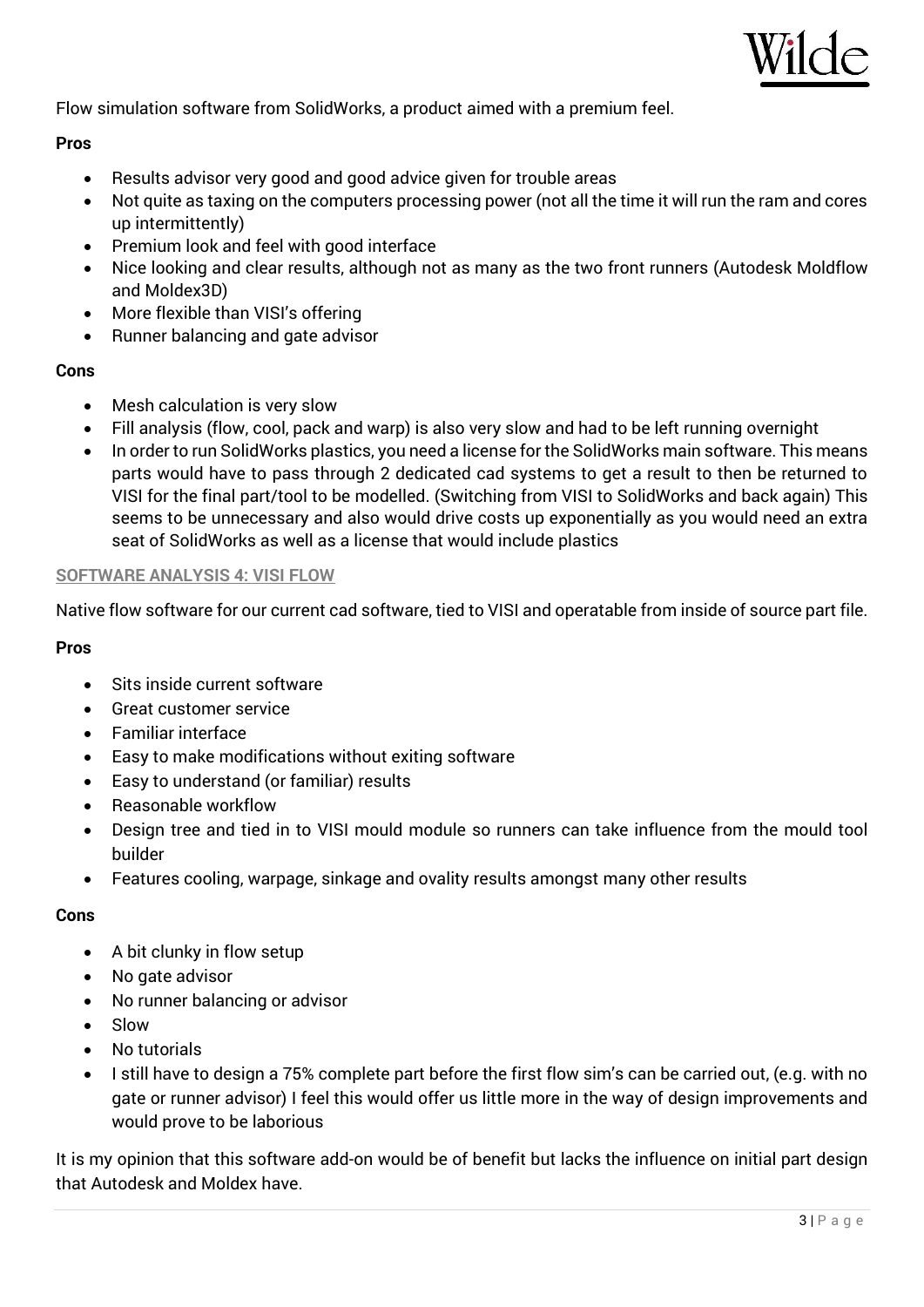

#### **SOFTWARE ANALYSIS COMPLETION TIMES**

Moldex3D: less than 20 minutes, results viewable after each individual operation is completed.

Autodesk: 20 minutes, results viewable after each individual operation is completed.

VISI**:** 5 minutes for the initial fill cycle I found getting the other operations to function at a reasonable speed and getting the data to be accepted by the operations tricky and a bit clunky. Ultimately I did not complete the task in an orderly time before my trial license expired. I am sure with practice this would be almost as quick as the 2 front runners.

SolidWorks**:** 3 hours of work time and an unknown amount of time overnight. Assuming (kindly) 30% was completed before leaving the building a considerable amount of time was left to run, it did not tell me the cycle time upon my return. This is unacceptable.

#### **Price:**

VISI: Here VISI wins, by far the most cost effective

Moldex3d: Second

SolidWorks: Third (+ extra SolidWorks seat)

Autodesk Moldflow: Most expensive per/annum although they are currently calculating a discount for us that will last 1 month from issue



After extensive trials I have rated each of the software's based upon software functionality first with financial constraints second. At the foot of each evaluation report I have rated them with my overall opinion of the software. It is worth noting that all the software's tie in with models or meshes produced by VISI very well.

# **Conclusion**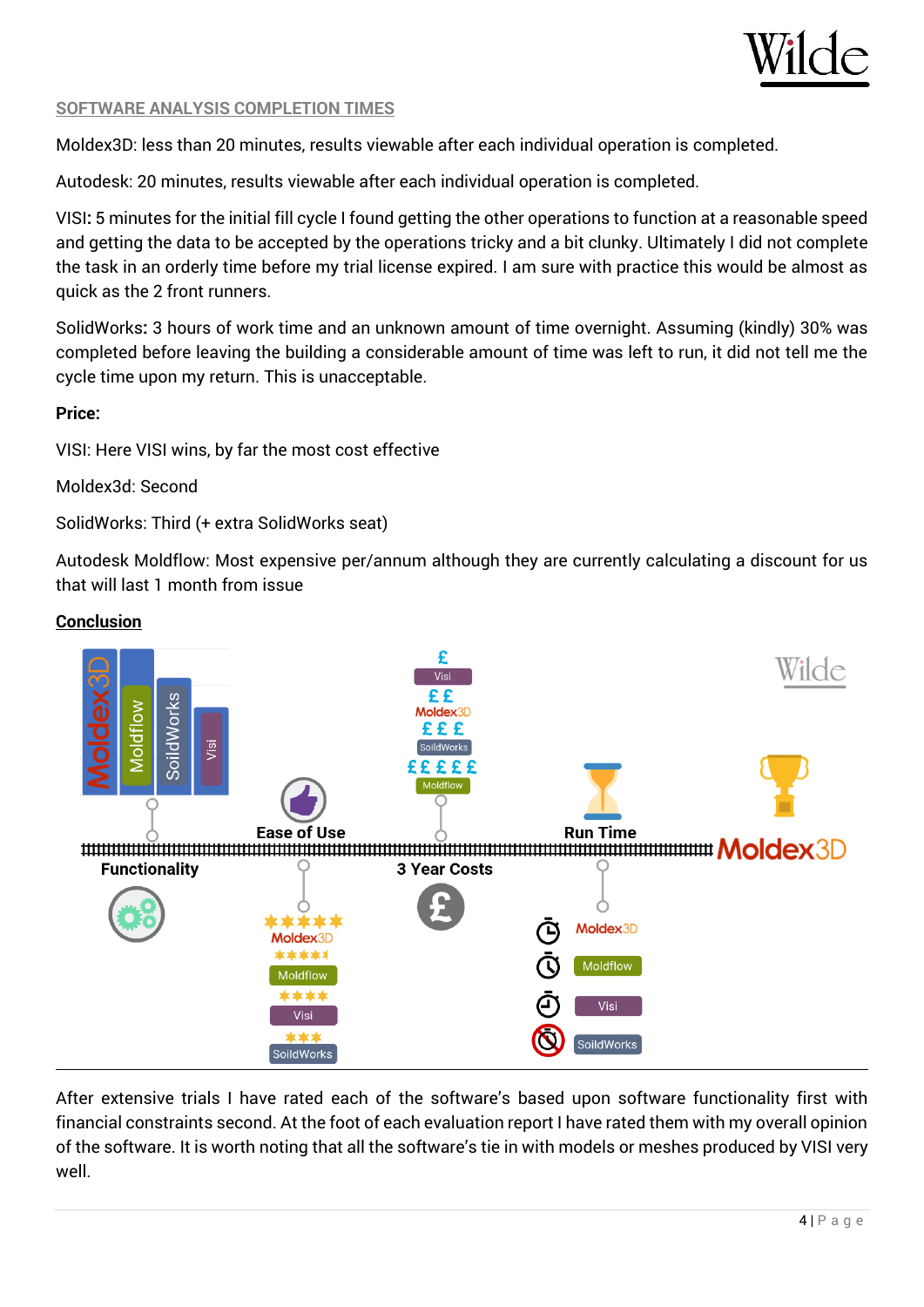# Wilde

The onsite meeting with Autodesk went very well, they were impressed with what I had covered during my trial and this enabled them to focus on the options I did not get time to use or did not discover during my trial license. After our onsite meeting they have agreed to offer a discount to make it more appealing, but the value of said discount is not yet known. In part this is because they will only guarantee a quote for one month so we agreed to discuss it at a later date to ensure the best deal for the company.

Moldex3D gets the current winning vote based upon functionality and price. I have had a second webinar with Moldex3D and went into detail with some options I am very interested in but had not had the time to find myself. Louis Barnes at Wilde Analysis requested I send him a couple of files that he could evaluate outside of our typical format, I sent the ST-238 and the platform accessories tool. These were chosen because the ST-238 is a simple piece of track with insert over moulding so I wanted to see what it could do in the way of warpage prediction and non-uniform shrinkage and it did not disappoint. Louis filled from a single gate so whilst this is not how we would make the tool it really highlighted the need to be in control of tool designs. Using the middle sleeper with a single gate he was able to successfully fill and pack it. He then demonstrated how warpage will affect the part with the rail inserts as part of the calculation. The part predictably warped quite a bit, to my surprise nearly 1mm of deviation occurred from the centre of the part. He did mention that (as we do) gating to every second or third sleeper would have a noticeable impact on warpage of the part. The part would be filled more evenly and not get over packed on sleepers nearest the gate, resulting in less stresses and warpage, weld lines are somewhat a fact on the parts we make. He then went on to demonstrate how Moldex3D would calculate the shrinkage occurring in the part from moulding conditions which again was very interesting. Across the length of the part there was only 0.12% shrinkage due to being held rigidly by the rails whilst the shrinkage across the unconstrained width was a surprising 0.699%. Which suggests that we can no longer use a standard across the board value for shrinkage and create better and more accurate parts especially across parts with large shrinkage values or large parts.

It has very similar functionality and options to Autodesk but isn't graphically as good, this is not a problem and helps with computer and calculation speed. Also it treats the fill, cool, pack and warp as separate operations within the same calculation window, the good thing about this is it splits them into separate analysis threads meaning that once "fill" has completed for instance, I can then start to review the results of this analysis whilst the remaining calculations are still in operation.

All the software's have very good visualisation and animation of all results and good advisors for refining the given model.

I was really hoping that VISI Flow would be the one due to being an internal add in and the great customer support. However it lacks functionality of the other three software's as they believe it to be unnecessary and to lead you down the garden path with designs.

I also found the runner wizard is not the best and wants to use one size of runner for all cavities which makes the family tooling we produce awkward. VISI also seemed to be a bit clunky, a lot of failed attempts occurred as it requires more definite information than the other software's. This essentially means that you would need to design tools and parts at the same time in order to have the information required to run the flow analysis which (in my opinion) is not far enough divorced from the way we work now.

However for ease of use, speed and cost it still managed to beat SolidWorks plastics. Also worth noting that if budget is a major concern (and I'm sure it is.) VISI Flow could manage to creep into second place!

I found SolidWorks plastics a little bit of a sticking point and really had to try quite hard to extract the results as smoothly as the other software's. Some of this may be down to rustiness with how SolidWorks operates